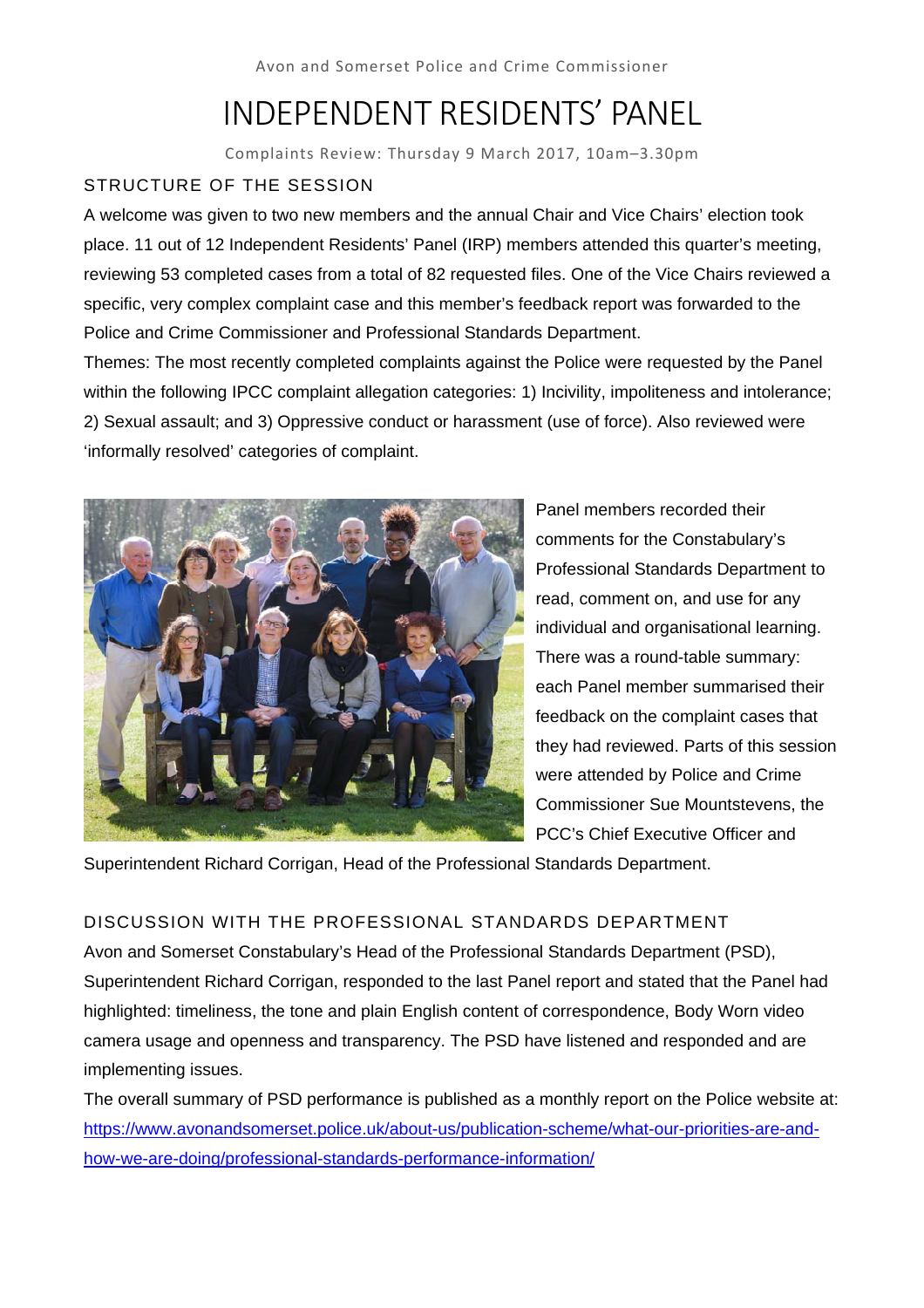The PSD accepted the Panel's feedback that the role title of 'Service Recovery Officer' is changed to 'Police Complaints Officer'. The narrative used in future letters to complainants where an informal resolution process is used to rectify a complaint will focus on the action taken, reflecting 'you said we did'. The narrative 'Service Recovery' will no longer be used.

## FEEDBACK REPORT

This feedback report contains Panel members' comments and views, both positive and negative, along with the responses from the Professional Standards Department. All Panel member completed feedback forms are also forwarded to the PSD to review, along with this feedback report.

## POSITIVE COMMENTS

Panel members highlighted the following positive aspects within the complaint case files:

- 1. The quick resolution of complaint cases due to Police Officer body worn video availability, providing clear evidence. Also, one complaint was made one year after the event and the Constabulary are complimented that the body worn video footage was retained.
- 2. The documents sent by the PSD to complaint Investigating Officers to 'Locally Resolve' a complaint are very good.
- 3. Complaints are being dealt with well, with thorough investigations, good terminology used in correspondence and in a more timely manner to conclude the complaint.
- 4. The acknowledgement from the Constabulary to a complainant is very clear, in a conciliatory letter. Excellent complaint resolution within 2 days.
- 5. Panel members were pleased that 'Service Recovery' and 'Filed with PSD' narrative/terminology is no longer used and there is now a better explanation of the process, with clearer, plain English narrative.
- 6. Informally resolved (service recovered) complaints are generally very quick and some include home visits.
- 7. It was recognised that there is a huge Police demand in dealing with vexatious complainants and people who continually contact the Police.
- 8. The complaint files and complaint handling is much improved from the initiation of the IRP 3 years ago and the negative comments/concerns are much more low level points now.
- 9. General comment: It was noted that only one finalised complaint regarding Police incivility and one regarding Excess Force was made - and completed - in 2017 (to mid February).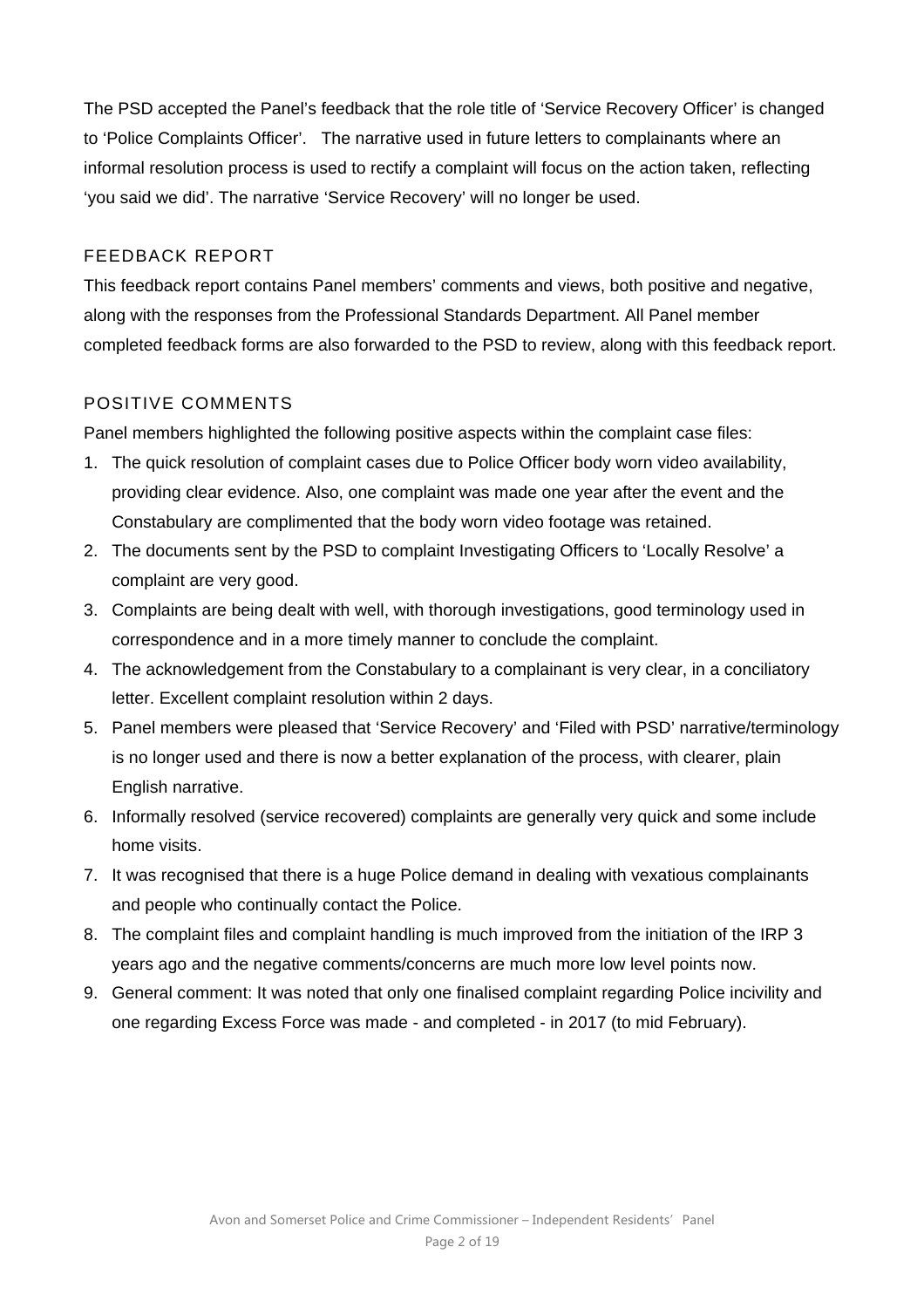### *PSD response:*

The introduction of bodycam footage provides an effective investigative tool and is regularly used for investigating complaints, such as use of force. The video footage provides intelligible evidence for investigating officers and decision makers in order to detail the precise context, explanations, whilst enabling investigations to be dealt with in a timely manner.

Avon and Somerset continue to show great progress, which is, reflected in PSD's performance figures. We have been recognised for our consistent timeliness for recording of new matters, average timescales for locally resolving and locally investigating matters, as well as finalising complaint cases. This recognition is pleasing to see and will be fed back to all staff and officers who work hard and are committed to resolving issues of dissatisfaction successfully.

Feedback from the Independent Residents Panel (IRP) as always is gratefully received. The comments and views have contributed towards building organisational effectiveness. It allows the forces response to evolve, reflecting best practise, whilst maintaining a clear victim focus in our approach to complaint handling / investigation. Seeking to continually improve our service delivery, increases public confidence in the police service and improves overall customer satisfaction.

Police demand in dealing with vexatious complainants has been recognised nationally. Complaints that are vexatious, malicious or false are extremely time consuming and drive up demand. This has a significant impact, which when resources are limited, unfortunately impacts in the wider public service delivery of the police.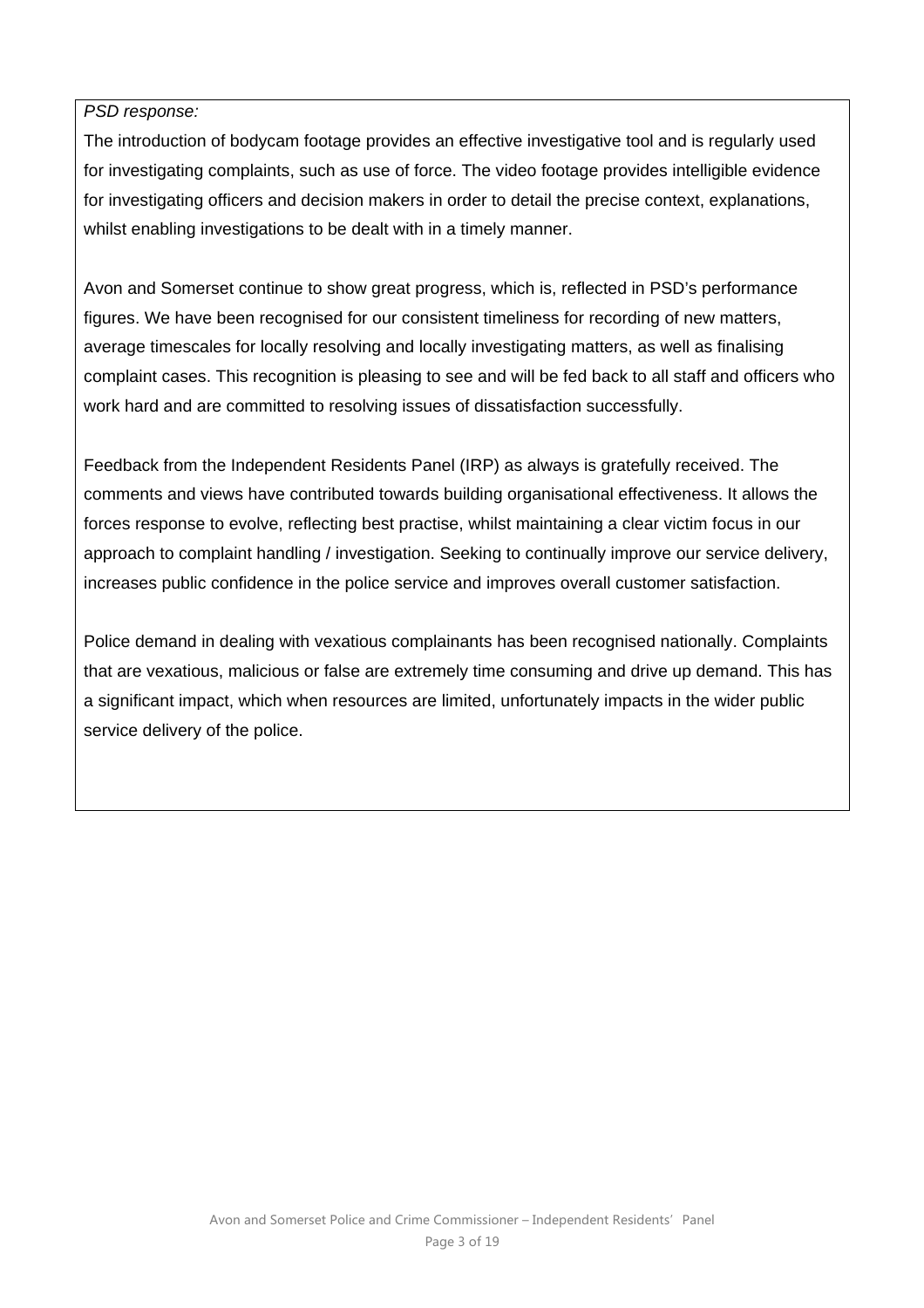## NEGATIVE COMMENTS & CONCERNS

Panel members highlighted concerns about the following issues and also made suggestions that may improve the quality of policing service, Police Officer conduct, or improve the complaint handling process:

- 1. Panel request: The inability for Panel members to view video footage is a current issue. Also, a Constabulary presentation on body worn video cameras would be useful to Panel members.
- 2. It would be helpful to Panel members if complaint documents, such as within the Log of Enquiries or Police Officer responses, are stored separately in the complaint case electronic folder so that they can be opened. An XML document also could not be opened (Panel members have read-only access to electronic files).
- 3. The wording in the footer under the complaint Investigating Officer's signature is unclear if it refers to a Unit or Department not recognised by a member of the public, such as 'Catch and Disrupt'.
- 4. The Police Officer complaint history/record is a new addition to complaint files. However, it appears inconsistent across files. Also, Panel members agreed to read these reports after reviewing the complaint file in isolation, in order to remain unbiased and not judgemental.
- 5. The Complainant Police record is a new addition to complaint files. However, it appears inaccurate, for example, one record has one stop (and search) yet the allegation said there had been repeat stops.
- 6. Panel members would value a summary of the advice given to the Police Officer complained against when the complainant is informed in the finalisation letter that 'words of advice' have been given. Preferably, this advice summary should be included in the response to the Complainant.
- 7. The narrative: 'Officer was asked to reflect on this' can be interpreted as a tacit admission that something is not right and the PSD may wish to consider a change of narrative.
- 8. A PSD template includes a severity assessment section, which for clarification would be helpful to have the narrative 'N/A' input if it is not applicable, rather than left blank and not completed.
- 9. It would be helpful to have a record to ensure that the points in the complaint resolution 'Plan of Action' is carried out and has been completed.
- 10. Complainant satisfaction is not known.
- 11. A complaint was finalised/closed before all the evidence was received. In one example, multiple emails were sent from a Complainant and there were no Constabulary/PSD replies.
- 12. The narrative used in replies to complaints where no action is going to be taken i.e. those 'disapplied' – states that the complainant has '28 days to make *representations*'. This is not clear and requires a plain English explanation of this legislative narrative.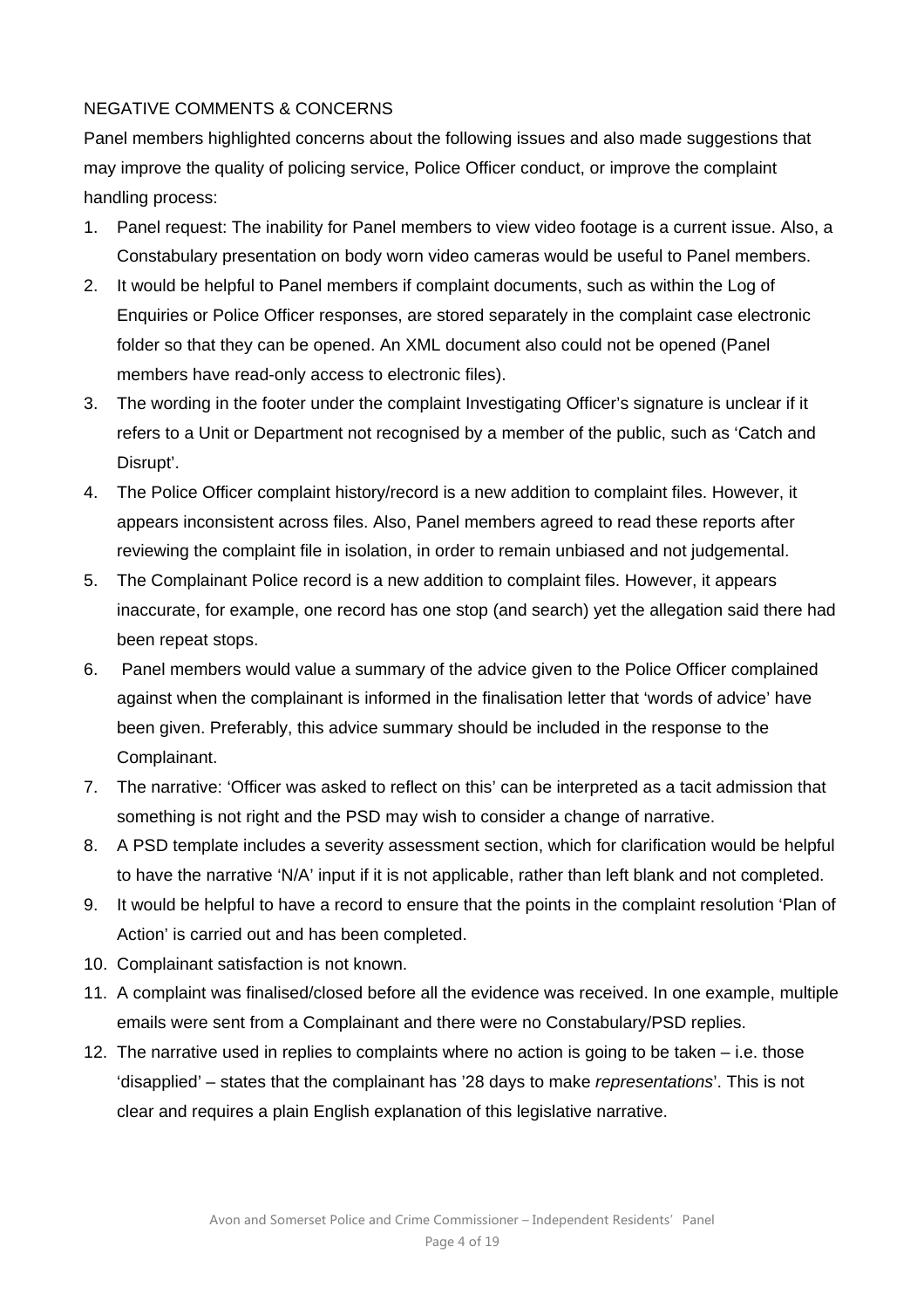*PSD response:* 

We appreciate the difficulties the panel members face not being able to view body camera footage. Enquiries will be made to establish what can be done to resolve this issue.

Staff will be reminded that best practice involves the saving and storing of complaint documents, such as the Log of Enquiries or Police Officer responses, separately within the case 'electronic folder' in order for them to be more easily identified and accessed.

Staff / officer history is considered when recording new complaints or conduct matters. This is imperative to help provide context and rotational allowing for more informed decision making to take place. Occasionally the history will be referred to or referenced throughout a new investigation, but there is not always a requirement to extract a report.

IPCC statutory guidance stipulates that at the conclusion of the complaint investigation forces must communicate the reasons for decisions and outcomes. All correspondence is written to ensure the tone, content and use of plain language is appropriate so that the recipient understands it. A considerable amount of work has gone into improving our communication and correspondence over the past few years; this is evident from the recent IRP feedback. Previous work with a behavioural insights team has assisted in this aspect especially in reducing the use of Police jargon and acronyms. Observations by the panel during the March file review recognised a lack of explanation and unclear narrative where matters have resulted in words of advice or where an individual is asked to reflect on their actions. This is very valuable feedback and the learning will be taken forward and disseminated to relevant parties with a view to improving this aspect as we move forward.

A review of our disapplication letter templates will be undertaken in light of the panel's comments. It is important that we clearly explain the circumstances and requirements in plain language, so that members of the public can understand the requirements set out in legislation. Furthermore so they understand there is a proper reason as to why their complaint has been disapplied. This term in itself can be a confusing one for the public, but it is believed that with the changes in legislation under the forthcoming Policing and Crime Act this will be addressed and revised.

In accordance with legislation, severity assessments are carried out in cases that are subject to special requirements (criminal offence / misconduct or both). When a complaint is recorded an initial assessment is conducted. The assessment firstly determines whether the complaint is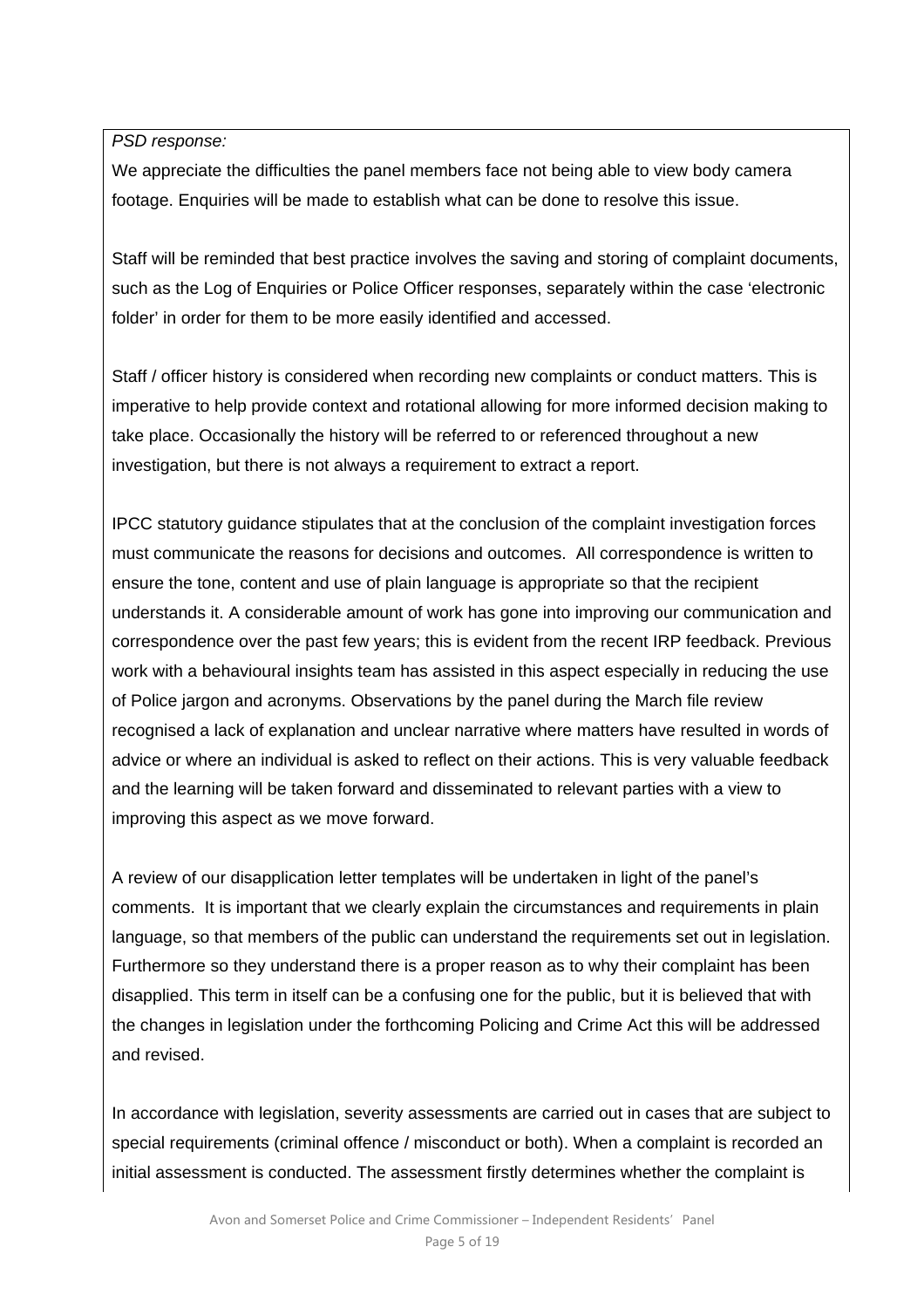suitable for local resolution (LR). For a complaint to be suitable for LR it must meet the conditions set out in legislation (Police Reform Act) and statutory guidance. In order for an LR to be an appropriate method of handling the complaint we need to be satisfied that no criminal offences have been committed and that the officer/staff member has not acted in a way that would justify bringing formal disciplinary proceedings. In essence, that it is not a Special Requirements case.

Complaints which are not suitable for local resolution must be investigated by the Constabulary and these would be the cases where severity assessments are undertaken for those investigations subject to special requirements. This is why the severity assessment section may appear blank, as it is not required under legislative requirements.

We appreciate that for the panel members this may make the forms appear incomplete when the panel reviewed them. We accept and take this feedback on board.

# QUESTIONS & SUGGESTED ORGANISATIONAL LEARNING POINTS

- 1. With reference to the Police Officer Complaint record, does the PSD review complaints against Police Officers/Staff? Should the complaint Investigating Officers see this or should the PSD read it after the complaint investigation is complete?
- 2. Is there any internal analysis on the effectiveness of 'words of advice' given to Police Officers?
- 3. What is an 'internal appeal?'
- 4. Do complainants agree to Plans of Action?
- 5. Why is the body worn video footage from 1 year ago stopped and re-started?
- 6. Are complainants offered the opportunity to view body worn video footage?
- 7. Police Officers complained against are asked for comments by the complaint Investigations Officer (IO). It can be a long time for a response statement, which is then only a few lines of narrative. What authority do IOs have regarding setting deadlines to receive internal responses?
- 8. There were no completed complaints within the category of sexual assault during the last 12 months. Although this can be considered good that complaints are low, a Panel member was concerned whether sexual assault allegations against the Police were being reported.
- 9. It is unknown in most complaint cases, including those informally resolved, whether or not the complainant was satisfied with the process and outcome other than the right to appeal was not taken. Would the Constabulary consider asking complainants for feedback, as a survey exercise, particularly for informally resolved complaints?
- 10. How many complaints might a Police Officer have against them under 'normal circumstances'? Is there data at Constabulary level in addition to the number of complaints per 1000 Officers?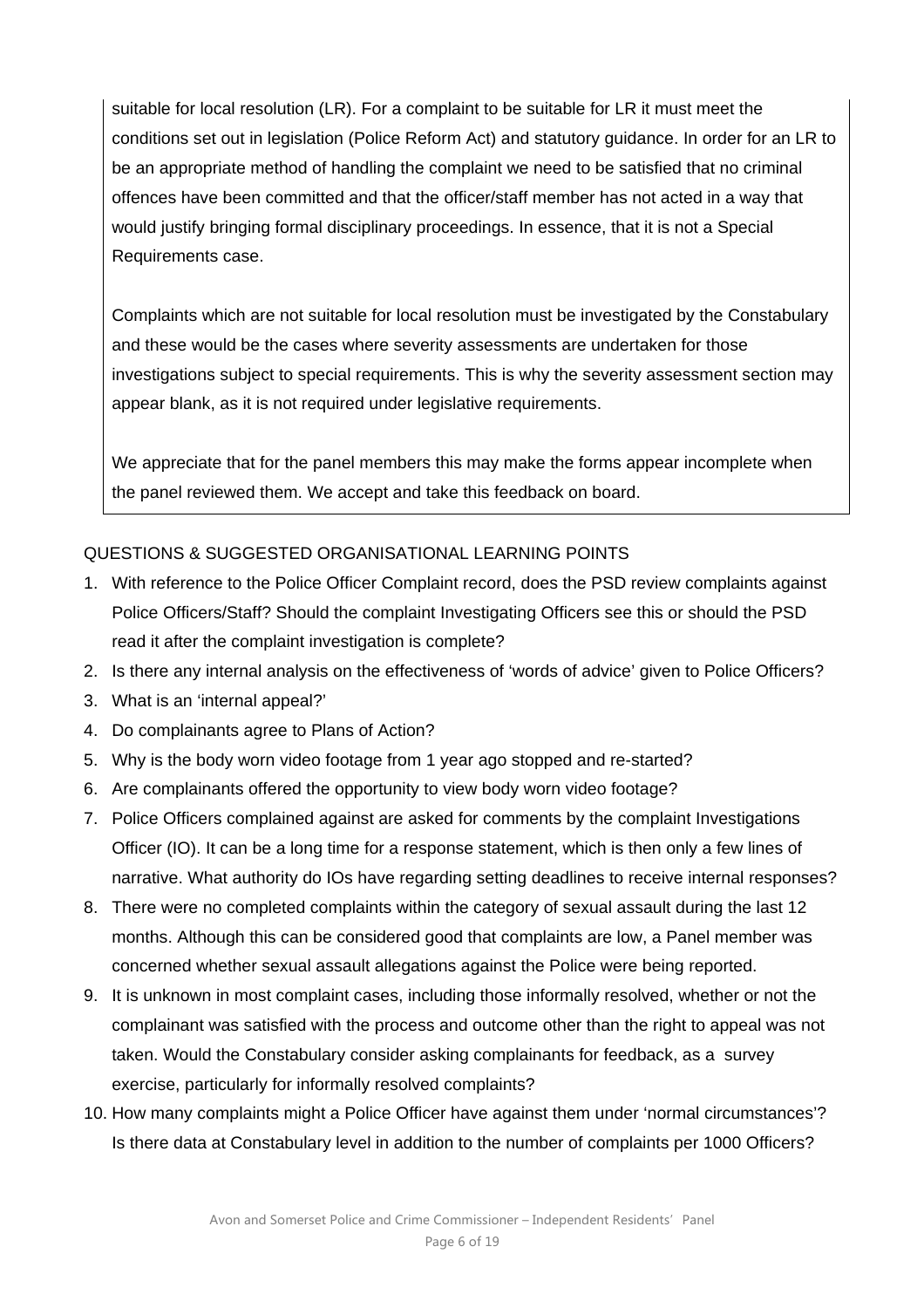- 11. It seems difficult to get quick internal responses about informally resolved 'Service Recovery' (SQ) cases. Is this because they are regarded as less important complaints?
- 12. Organisational policing concern: Have the Constabulary reviewed the resourcing of the High Tech Department as there is high demand?
- 13. How do the PSD ensure that agreed actions within the complaint process are completed?
- 14. Would the PSD consider adding a time-scale for next contact within the initial response letter?
- 15. Disapplications (due to the long time elapsed) seem appropriate in these type of complaint cases. However, is a PSD overview kept of disapplied complaint themes, to ensure that the wider picture is not lost? This is particularly important for key issues such as Hate Crime and Mental Health, where victims may be reluctant to complain.

#### *PSD response:*

At the recording stage for all new complaints and conduct matters, the member of staff or officers complaint/conduct history is reviewed. This is because there may be live cases, or live warnings against the person subject of the new matter. Reviewing these enable us to see a full picture of the staff member/officer and make an informed decision. It also assists in identifying recurring performance issues as well as any proportionate interventions that may be required.

Currently there is no internal analysis on the effectiveness of 'words of advice' given to Police Officers, this is valid feedback recognised by the panel and we thank you for it.

It is difficult to determine what is meant by the terminology 'internal appeal' without reading the full context behind the phrase in each specific case. This could possibly be referring to a force appeal or a failure that has been identified in a previous investigation. PSD may request an 'in house' review of the investigation.

Complaints resolved by means of local resolution (LR) will always include an action plan, which outlines the steps to be taken to resolve the complaint. This is generally agreed with the complainant at the outset. If the complaint is not engaging with us then this is formulated by the investigating officer who applies a general rule of proportionality and common sense to the action plan. These actions should be discussed with the complainant and be able to provide comments. The 2012 regulation changes meant that there is no requirement for complainants to agree action plans in order for the force to resolve the complaint.

Body warn video footage is used to prove or disprove allegations. The Professional Standards Department have previously shown footage to complainants and where appropriate to complainants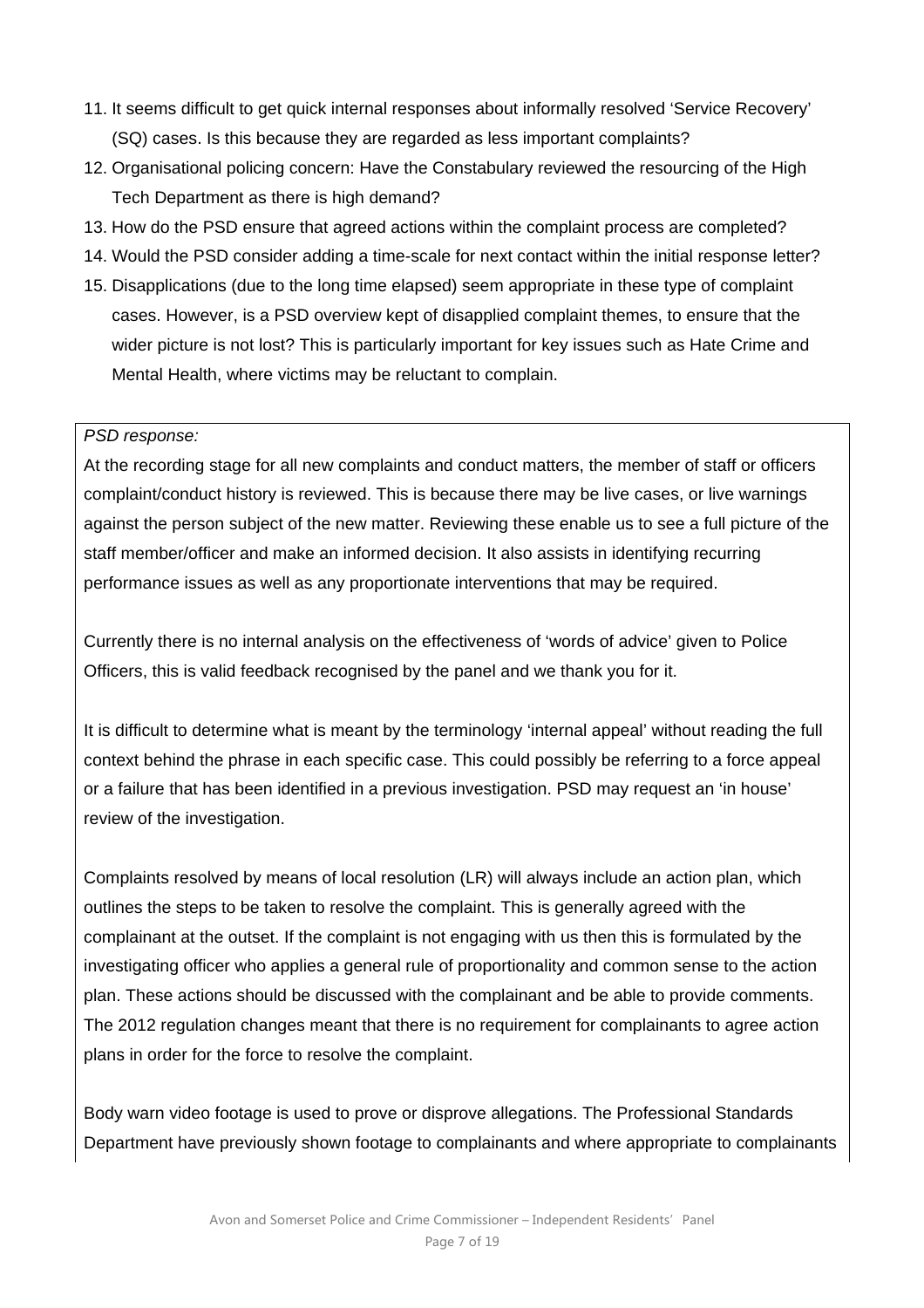representatives. However, this is not routinely offered and is considered on a case by case basis and the relevance test applied.

If an officer has been served regulation notices then they have 10 working days to reply, however, that can be adjusted depending on annual leave, sickness or other mitigating factors as to why the timeframe cannot be achieved.

Expressions of dissatisfaction, which are informally resolved, are concluded by way of a final letter or email, which invites the member of public to contact the Constabulary, should they remain dissatisfied with the outcome. We recognise the panel's observations regarding obtaining feedback, as previously suggested for the purpose of achieving complete impartiality. We would invite the Police and Crime Commissioner's Office (PCC), in their capacity as oversight panel to consider being the mechanism for such feedback and quality control processes.

All concerns received by the Constabulary are taken seriously; irrespective of how they are then progressed and eventually dealt with. Matters which are dealt with by means of informal / early intervention require a more direct approach to resolving matters quickly in a far shorter timeframe. Therefore, occasionally we may experience difficulties obtaining responses in a shorter timeframe, due to staff abstractions, including rest days, annual leave etc.

The Constabulary handles disapplications in accordance with statutory guidance, Regulation 5 of the Complaints and Misconduct Regulations, (Schedule 3 of Police Reform Act 2002). A disapplication can only take place if we consider applicable grounds apply. They are recorded as a formal complaint in line with the Police Reform Act 2002 which includes details of the allegations made. A letter is sent to the complainant explaining why the constabulary will be disapplying their complaint, asking them to make representations within 28 days from the day following the date of the letter. If representations are received or no response received, this is then tasked to the PSD Inspector to review and assess if they agree with the decision to disapply the complaint. PSD can maintain an overview of these matters at any such time.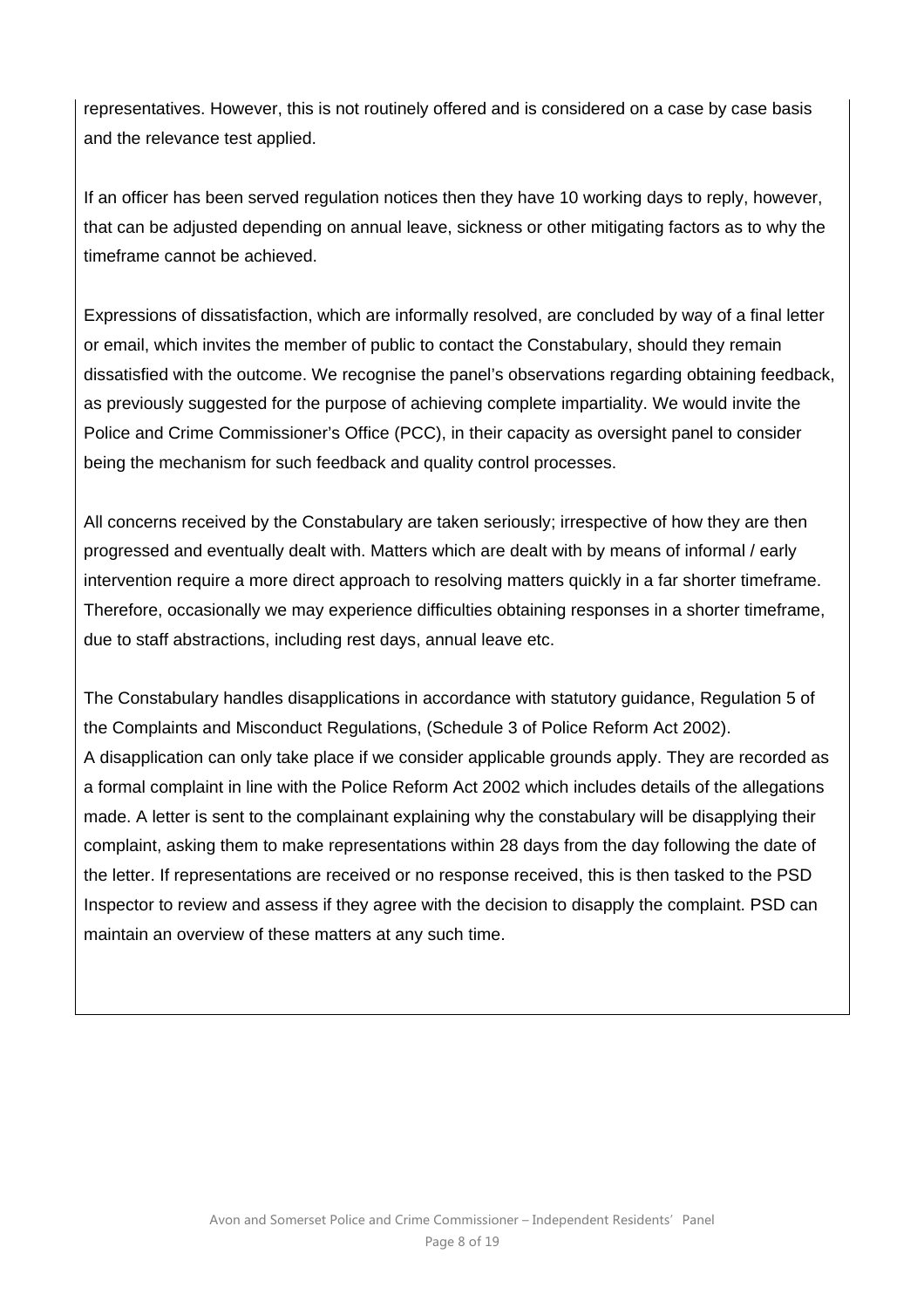### 53 complaint case reviews – positive and negative comments:

**1**: Completed in a timely manner. No points of concern.

**2**: Dealt with in an appropriate and timely manner. No points of concern.

**3**: Handled in a speedy manner and well investigated with some nice positive words used in the finalisation letter:

*"Firstly, I would like to take this opportunity to apologise on behalf of the Constabulary that you have been involved in an interaction that left you feeling the need to raise this complaint. However, I thank you for taking the time to do so as I find it extremely useful to receive feedback, whether it is positive or negative. As discussed with you during our conversation yesterday, I have reviewed the accident investigation and actions of the investigating officer.* 

*"I have spoken to Sergeant … and informed him of your concerns. He accepts that he should have obtained an account from you sooner and apologises for this delay…* 

*"I am sorry that this was not initially dealt with as speedily and professionally as I would expect but I hope our conversation has restored some confidence in the Constabulary."* 

Operational question: Should a Police Sergeant know to take an evidence statement/account

sooner in the process?

**4**: Handled in a timely manner and apologies were offered and due Police process was well explained. However, the complainant was dissatisfied with the resolution/explanation but the appeal

was rejected.

Queries raised:

What criteria is required before an arrest? Would not the following be required in this case and therefore the arrest might have been unnecessary?:

- 1. The alleged weapon had been found (there was no evidence in the complaint file);
- 2. The individual who made the call had earlier been reported to 999 for kicking at the complainant's door;
- 3. The alleged perpetrator would be perceived as aggressive or in any way a risk/threat to the public (there was no evidence in the complaint file);
- 4. The search of the house found something to allege suspicion of violent activities;
- 5. The individual who had made the allegation was not found to validate what had happened.

**5**: Well-handled and documented and in particular and very well written organisational apology,

without apologising specifically for what happened:

*"I apologise on behalf of the organisation that you feel we were not able to support you that night, however* 

*given the findings of my enquiries I do not uphold your complaint and find the officers acted appropriately and proportionately on the night."* 

No points of concern.

**6**: The complaint was well handled and dealt with in a timely manner.

**7**: The complaint was handled in a very timely manner and the terminology used for 'service

recovery' is much better since comments were made at the last Panel meeting. Positive comment 5 applies.

**8**: This has been handled quickly.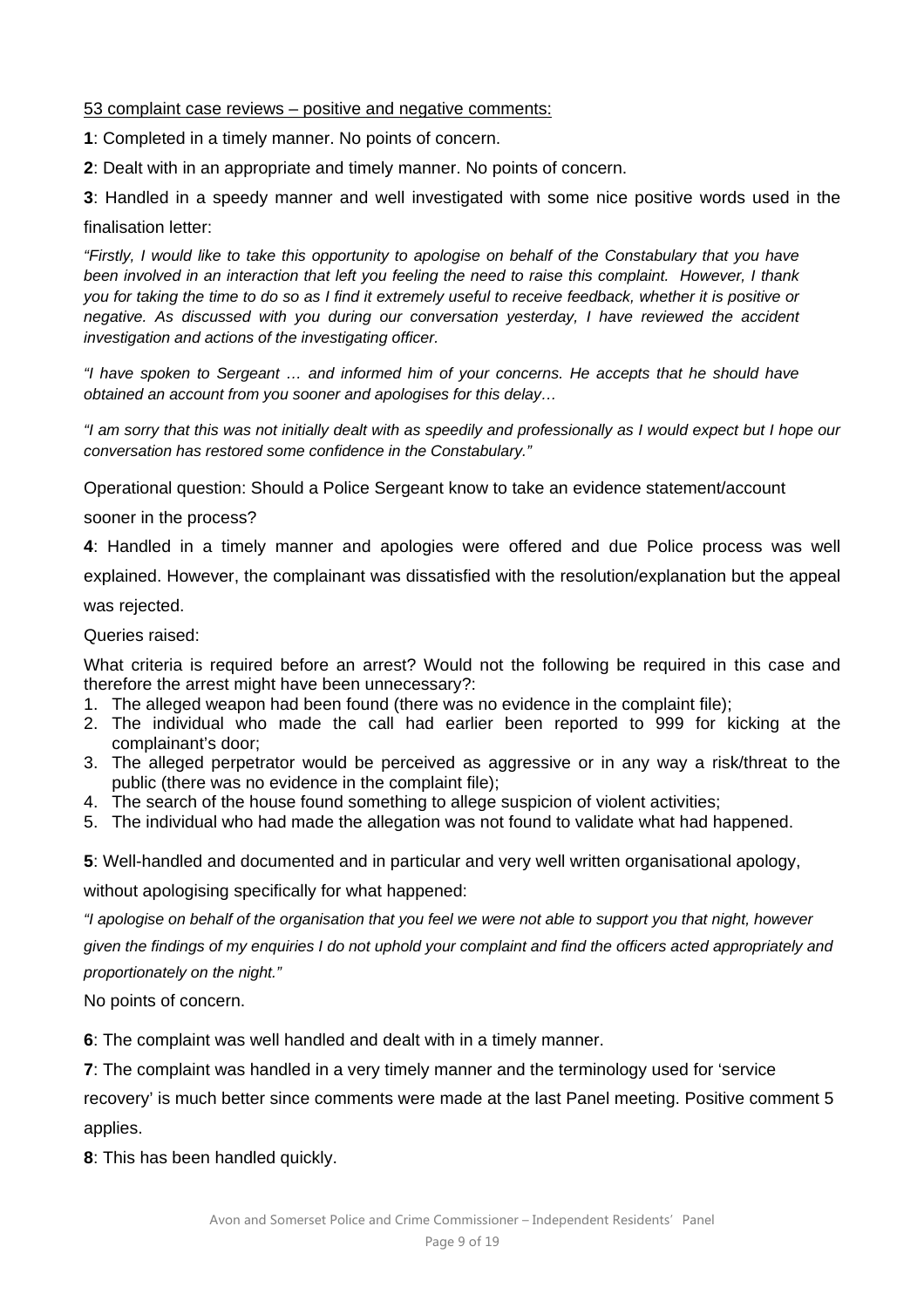9: The response included an apology for an action, which had been misinterpreted. Also an

(unprompted) reassurance that an action had NOT been taken, although discussed in passing: purposes of your complaint, it is irrelevant what conditions you were discussing. There are certain mental health conditions which are notifiable to the DVLA. The police are duty-bound to disclose relevant information to the DVLA once they become aware of it, unless they can be sure that the driver has already correctly notified the DVLA. I can confirm that there have not been any disclosures to the DVLA as the result of your conversation with PC Cudd.

Suggestion/action: If a complainant cannot remember facts from an event long ago, it may be helpful for the Constabulary to provide the recorded information, even if the complaint is disapplied. Negative points of concern: Points 8 and 12 apply, as above.

**10**: The original complaint was difficult to prove/disprove. The Complainant did not accept the local resolution response and responded with further complaints, some of which appear to be ongoing and some already addressed. The latest correspondence in the complaint file is from the Complainant, indicating that he does not consider the case closed and he has responded to the offer of a m meeting.

Negative points 2 and 8 above apply. Also, it is unclear where the ongoing resolution attempts for the other complaints are being collated; Should the issue of a Community Protection Notice (due to excessive and abusive calls to the Police 101 service) be referred to in this complaint file as it is not relevant to this specific complaint investigation?

11: A well-handled informal complaint resolution, including a speedy and friendly response, which got a good response from the Complainant. Contact from the complaint Investigating Officer appears to have reassured the Complainant that her concerns were not being "swept under the carpet".

**12**: The Police response is considered appropriate, with the response acknowledging points made by the Complainant, providing an explanation and an apology as police practice could have been better. Negative point 2 applies.

**13**: The Police Officer has been able to explain about SARI (the support service provider) working with hate crime, when asked by the Complainant and assurance was also given that the complaint would be forwarded to them. However, given the time that had elapsed and the fact the Complainant could not remember whether he had complained at the time of the incident, it may have been helpful to check Police records and inform him whether he did or not. ich had bee<br>
en taken, alth<br>
ditions you<br>
DVLA. The<br>
e aware of it<br>
confirm tha<br>
rsation with<br>
facts from ar<br>
facts from ar<br>
ormation, ev<br>
above.<br>
ve. The Com<br>
aints, some c<br>
ice in the contains<br>
case closed<br>
if where the

Concern point 8 and 12 above refer. Question 16 above also refers.

14: The complaint file states that action has been taken to stop the error re-occurring (a speeding incident letter sent to a deceased person), which is positive. However, the initial email to the complaint is quite technical and not easy to read, with some spelling mistakes and use of untranslated acronyms. The substance of the complaint is not dealt with sensibly.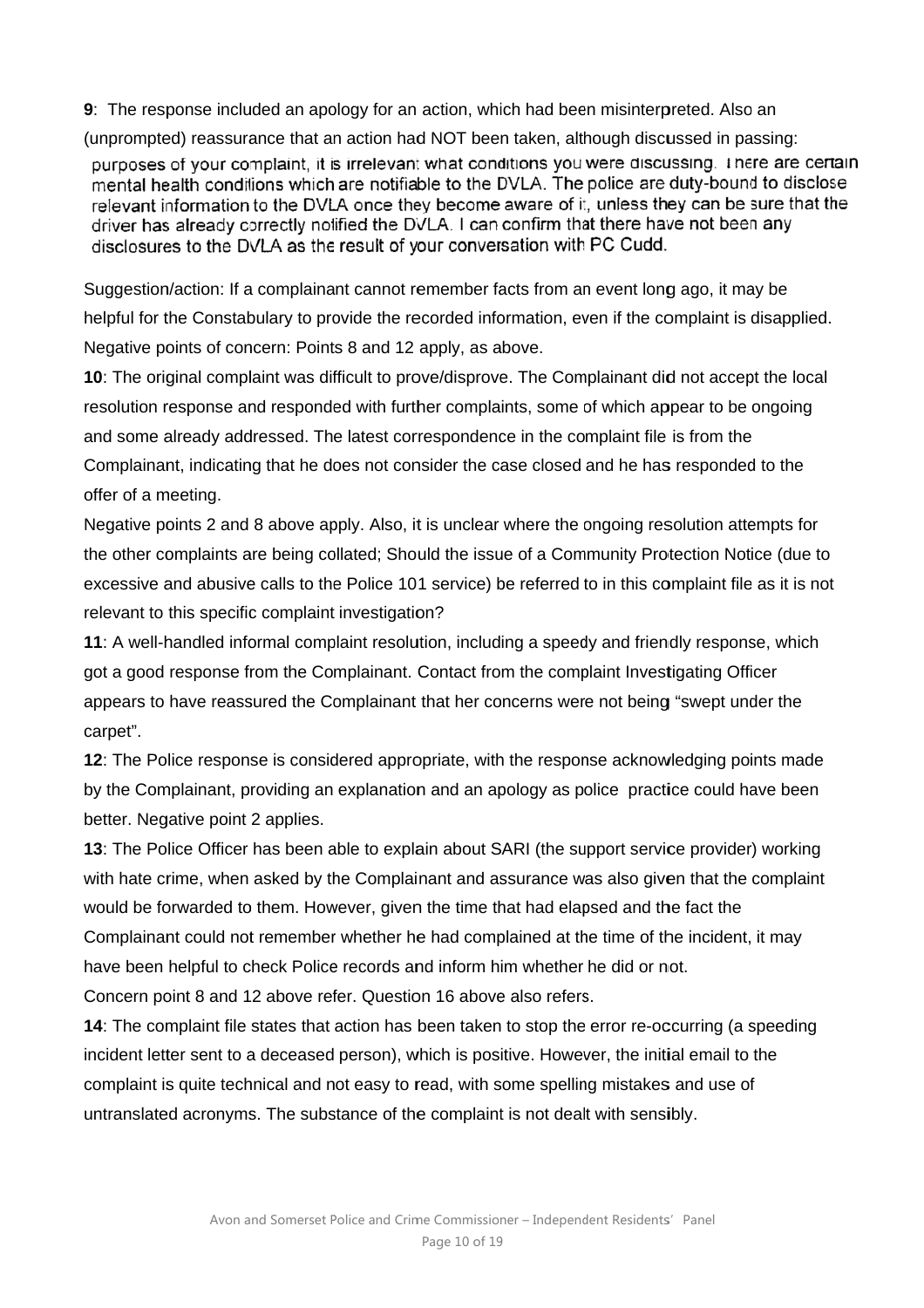**15**: The investigation was extensive and very thorough. There was evidence additional to Police statements that were very useful in testing and judging the complaint. Overall, it was correctly concluded that there was no case answer.

**16:** The investigation was relatively thorough but it is largely competing views of the same event. There is CCTV footage outside the Police Station where the complainant's arrest happened and a more thorough analysis of this would have been useful in judging the complaint. The written statement of this by the complaint Investigating Officer sides with the Police Officer's view, not appearing to give much credence to the Complaint's view, although it is acknowledged that the report of this case is brief.

Negative point 7 above applies: The Police Officer who is the subject of the complaint has been 'asked to reflect' on their actions this day. The letter to the Complainant can say things such as 'it might be that the Officer's behaviour wasn't quite to the highest standards we expect and I have asked the Officer to reflect on this'. If a Police Officer is being 'asked to reflect', could the Police apologise to the complaintant, at least a bit, too?

**17:** It was a quick investigation. There was no other evidence so it was only one person's word against another's. The Police Officer's own report of their behaviour shows that they could have behaved better on that day and consequently the Panel member is minded to believe the complainant rather than the Officer. The finalisation letter makes the point well that the Police Officer has been asked to reflect on their behaviour.

However (as in the negative comments above, point 6), the letter also says that the Officer will also be given 'words of advice', which is considered unsatisfactory. The Complainant may want to know what those words of advice are – are they 'don't get caught next time' or 'you know you didn't behave properly and you need to change your attitude'. This extra information is a critical component to properly answer the complainant.

**Action:** When Complainants are informed that Police Officers will be/has been given 'words of advice', tell the Complainant what the advice will be/has been.

**18:** The complaint investigation is very through and clear. The body camera evidence (which is not viewable from the complaint file but is reported extensively by the complaint Investigating Officer) is clear and compelling. The full and balanced explanation of why the complaint was, rightly, not upheld is a model of clarity. The invitation from the Police to the Complainant to watch the body camera footage is excellent. The explanation to the Complainant that the Police have to make decisions in scenarios with conflicting information is excellent and clearly underpins the Officers' reasonable suspicion to seek out and arrest the Complainant.

**Action:** Congratulations to the complaint Investigating Officer Shaun Screen and to the author of the complaint finalisation letter.

**Operational policing comment:** Body worn video cameras are good.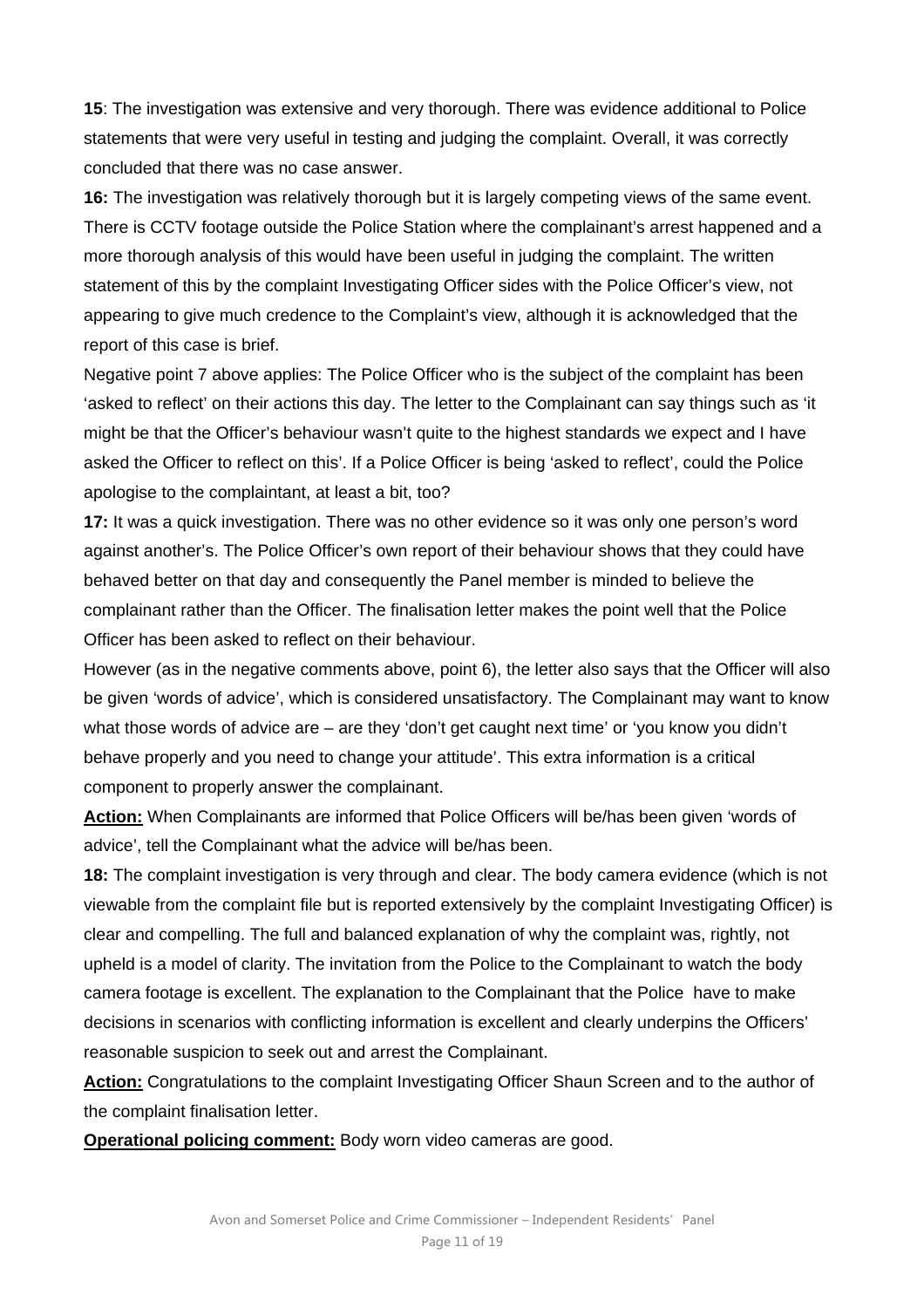**19:** The Complainant was, largely by chance, seen walking by a house that an existing court order (prevented him from being in this area and on that basis the Police Officer sought to arrest him when he was nearby, at a local pharmacy. The Complainant resisted arrest and the two Officers used force to make the arrest.

The arrest – which is acknowledged that it may have looked very violent to members of the public – was filmed and in the local media. Seeing this without the context of knowing that the Complainant was in breach of a court order would have been disturbing. However, the complaint was thoroughly investigated and the outcome of no case to answer is considered correct. A very clear, thorough and balanced investigation, that feeds through into a similarly clear finalisation letter.

One of the two Police Officers who were subject to the complaint had a 'Staff History' in the complaint file, showing previous complaints made against the Officer. In one case there was some action taken against the Officer concerning a complaint of incivility. This is very useful context for judging the outcome of the complaint, although more information on the previous complaint that was locally resolved would have been useful to view. There was no such staff record for the other Police Officer and for consistency, there should have been. Negative comment summary point 5 above refers.

**20:** The investigation was relatively swift and the complaint Investigating Officer sought to meet with the Complainant, but the Complainant left early-on in this meeting, citing a 'police cover-up'.

There were three Police Officers on site at the arrest, but there are no statements in the complaint file from two of these Officers. Such information could usefully have been used to substantiate, or not, the complaint. Body camera evidence would also have been very useful in this setting.

There is a 'Staff History' file for the officer about whom the complaint is made and this Officer has two cases to answer. It would have been useful to know more about these previous cases because this might point (or not) to repeated matters concerning this Officer's behaviour. For example, if this showed that in previous cases to answer that the officer was given 'words of advice' and complaints are still being made, then it might suggest that these 'words of advice' are not being effective.

**Queries raised:** There is a lack of evidence from all the relevant Officers. Also, the absence of body worn video cameras.

**Complaint handling process comment:** Officer's staff history concerning complaints are actively included in (i) assessing the veracity of complaints and (ii) can be used to see if previous actions toward an Officer are effective or not.

Does PSD systematically review Officers' staff history files to seek-out Officers who have a substantially above average number of complaints made against them, noting that there may be some very good reasons why Police Officers in some particular roles may be exposed to more complaints despite having the very highest standards of professional behaviour?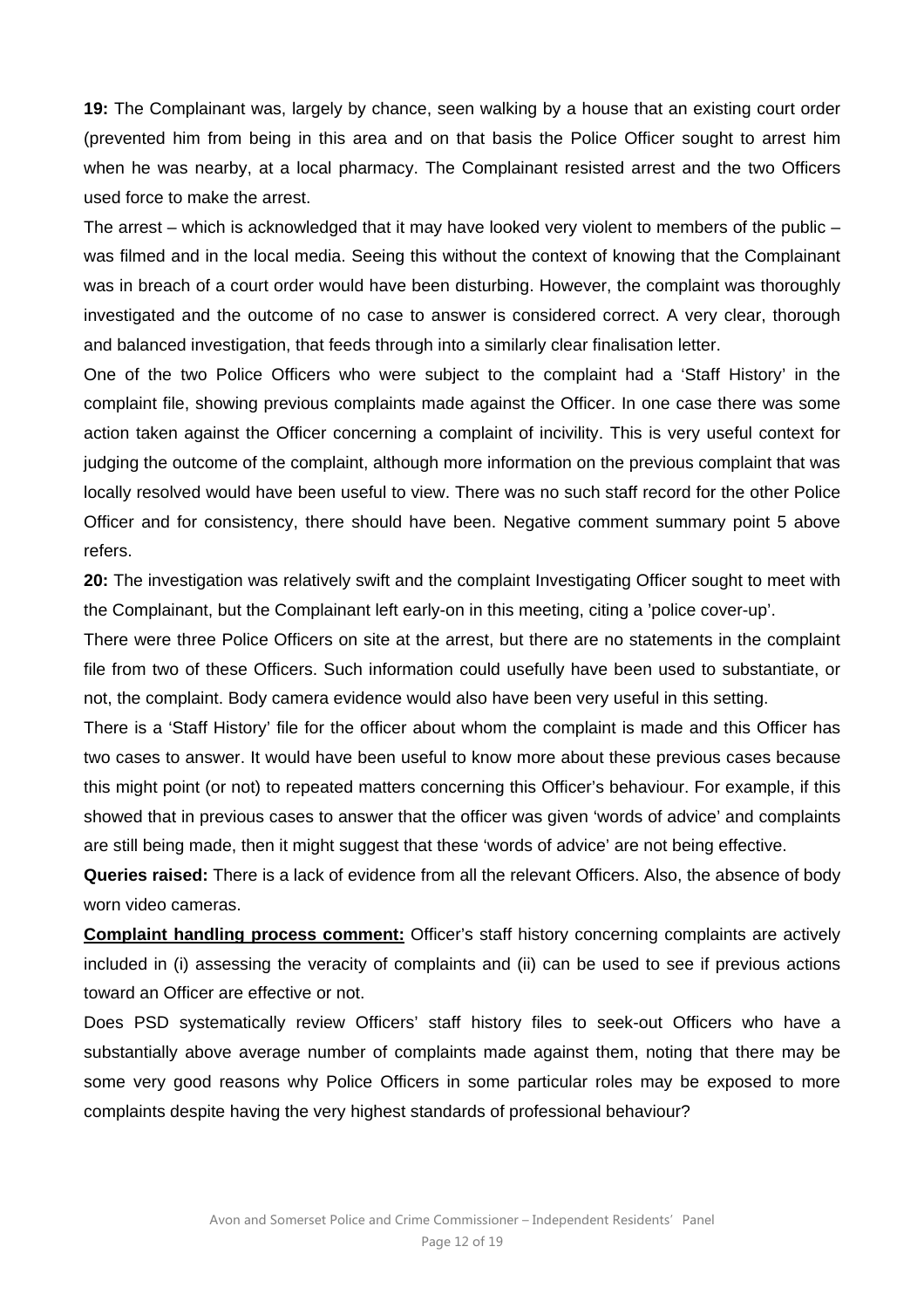**21**: A very complex case (alleged excess force on arrest), very well explained and detailed in considerable depth. Officers took no risks with a potential domestic violence case with a vulnerable victim. However, there was little comment about 'rear-stack' handcuffing of the complainant (who resisted arrest), with a car journey, which can be painful.

**22**: No apology was given and the finalisation letter was the Police perspective rather than being complainant focused.

**23**: There is no known resolution regarding the allegations that a Police Officer was rude, unwilling to listen or their name and collar number wasn't given when requested. The only part of the complaint that was responded to was that it was agreed to take no further action regarding prosecution because the Fixed Penalty Notice was incorrectly worded.

**24**: The use of CCTV evidence is very good, with a detailed account of who said what to whom. **25**: The history of complaints of the Police Officers complained against was useful within the file. One Officer has a significant number with a case to answer. Question 11 above refers to this case. The complaint was upheld and this was considered to be a correct final outcome.

**26**: The Panel member is unsure what to make of the Police Officer's history of complaints.

**27**: There is no evidence in the file about the behaviour of custody staff other than that of the Officers concerned. Question 12 above applies.

**28**: A positive point is that the Police Officer was encouraged to look at files before visiting the person (there was a history) and to be more open-minded. Both seem sensible suggestions, although there is very little evidence in the file. Unfortunately, as with most complaint files, it is not known if the Complainant was satisfied.

**29**: This case has a good letter to the Complainant. There are no points of concern.

**30:** See 'Request for complaint file reviews' section below.

**31**: (Reviewed extra case file). Query raised: When is a complaint not a complaint?

Is the assessment based on an expression of dissatisfaction?

This complainant submitted a Police website online complaint form but stated: "*This is more of an observation, although could be a complaint as the situation became quite dangerous*.".

**32**: Much improved wording in these 'SQ' informally resolved complaints. Positive comment 5 above refers. The police error was identified and fed back to the source, with ways to avoid this happening again. There are no points of concern.

**33**: Positive comment point 3 above refers. However, the Panel member cannot see any other actions other than the finalisation letter, two months after the complaint Investigating Officer spoke with the Complainant, which seems too long a time period for the complaint process.

**34**: The finalisation letter is very comprehensive and fully addresses all complaint issues. However, negative comment point 3 above applies.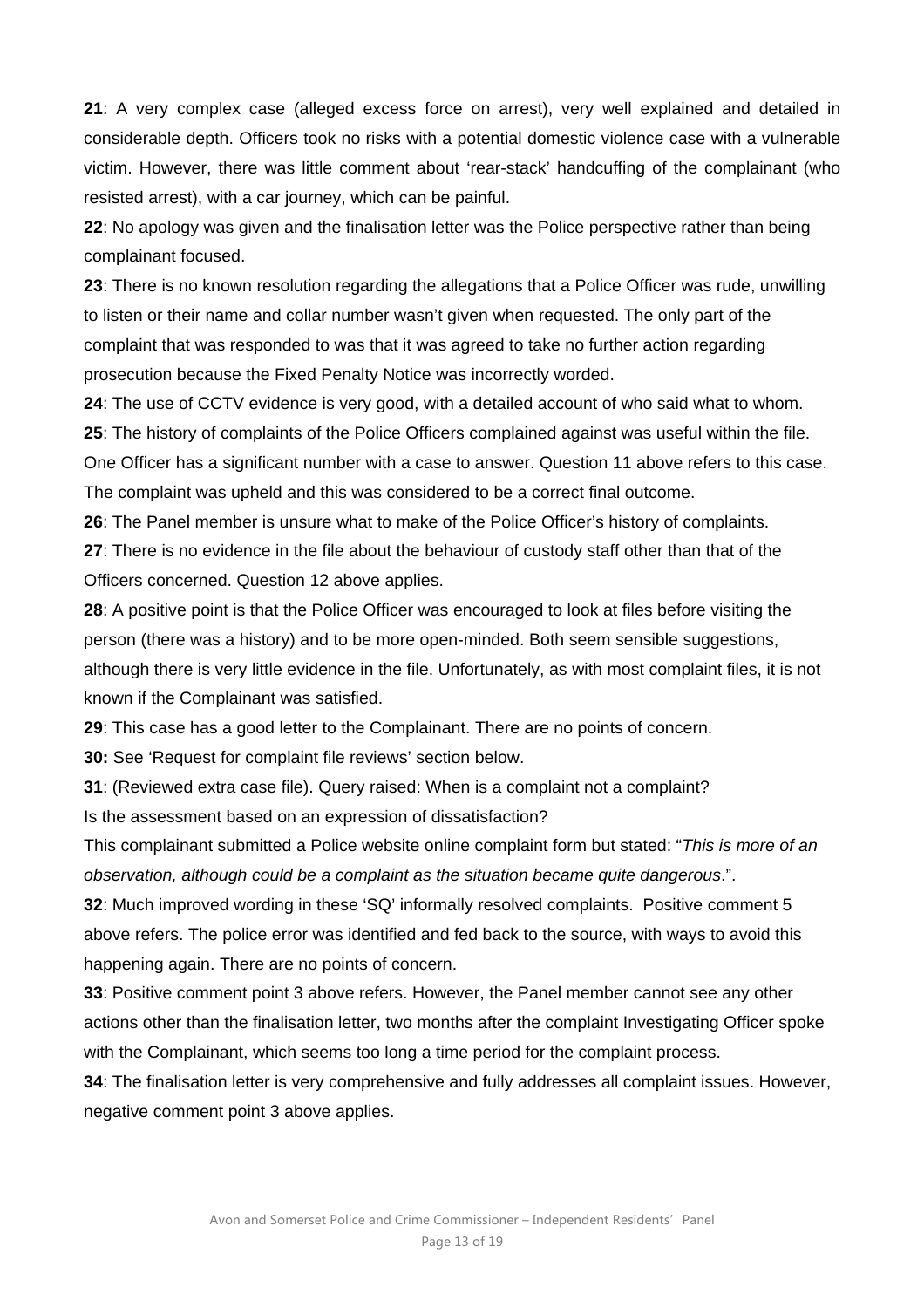**35**: A very quick resolution (2 days) due to the availability of Body Worn Camera footage, which clarified the situation and context (positive point 1 above). However, Panel members are unable to view the footage (concern point 1 above).

**36**: The member of the public was asking for an explanation about a conditional caution given in 2014 and why he wasn't offered a Penalty Notice/fine, the latter wouldn't affect his career opportunities. Was this necessary to be assessed as a complaint and is there not a better way of handling these enquiries, in answering a question? The complaint was disapplied as it was over 12 months since the original incident. However, it was good to see the flexibility in this decision making. **37**: The complaint investigation was particularly thorough as the Complainant was insistent and persistent. However, it seems a long time - around 7 weeks - to resolve a simple query regarding the lack of communication.

**38**: Local resolution of this complaint ensured that the complaint has been dealt with quickly, in one day; The Police Officer was spoken to and had a verbal warning about his behaviour (considered appropriate and necessary), which is recorded on his file; There is a good finalisation letter which clearly states that the Police have high expectations and this incident was not what is expected of staff. Although the Officer complained against was required to write a letter of apology, it is not recorded in the complaint file.

**39**: The finalisation letter is very open, honest and clear. The difficulties encountered regarding the over-worked High-Tech Department are acknowledged and not swept under the carpet. There is also recognition of the Complainant's understandable frustration that her equipment could not be returned for 4 months (from *Inspector 881 Lee MOORE*, to be commended). The process is timely, 7 days to complete and informal resolution seems to be speeding up the complaints handling process. Question 13 above refers.

**40**: Positive comment 1 above applies. Body Worn Video provided evidence to refute the complaint allegations of punching by a Police Officer and damage to a door. Unfortunately one of the Police Officers forgot to switch on the Body Worn Video Camera before the confrontation stated as the equipment was new. The complaint has been thoroughly investigated, in a timely manner and the consistent reports from the Police Officers concerned indicate that despite the violent behaviour of others and the emotional tension, Officers behaved professionally, appropriately and with restraint. Compliments to all involved in handling this complaint.

Query: The introductory email appears to be **bias** in its initial assessment, before details have been gathered. For example: "*I need to make sure that my report is to a standard where he has no grounds to appeal and that if he does then the IPCC have nowhere to go with it*." See Appendix 1, last/6<sup>th</sup> question regarding bias.

**41**: Several times, independent witnesses referred to the Police Officers' exemplary behaviour, even whilst under provocation. Force was only used to arrest the person after efforts were made to calm him.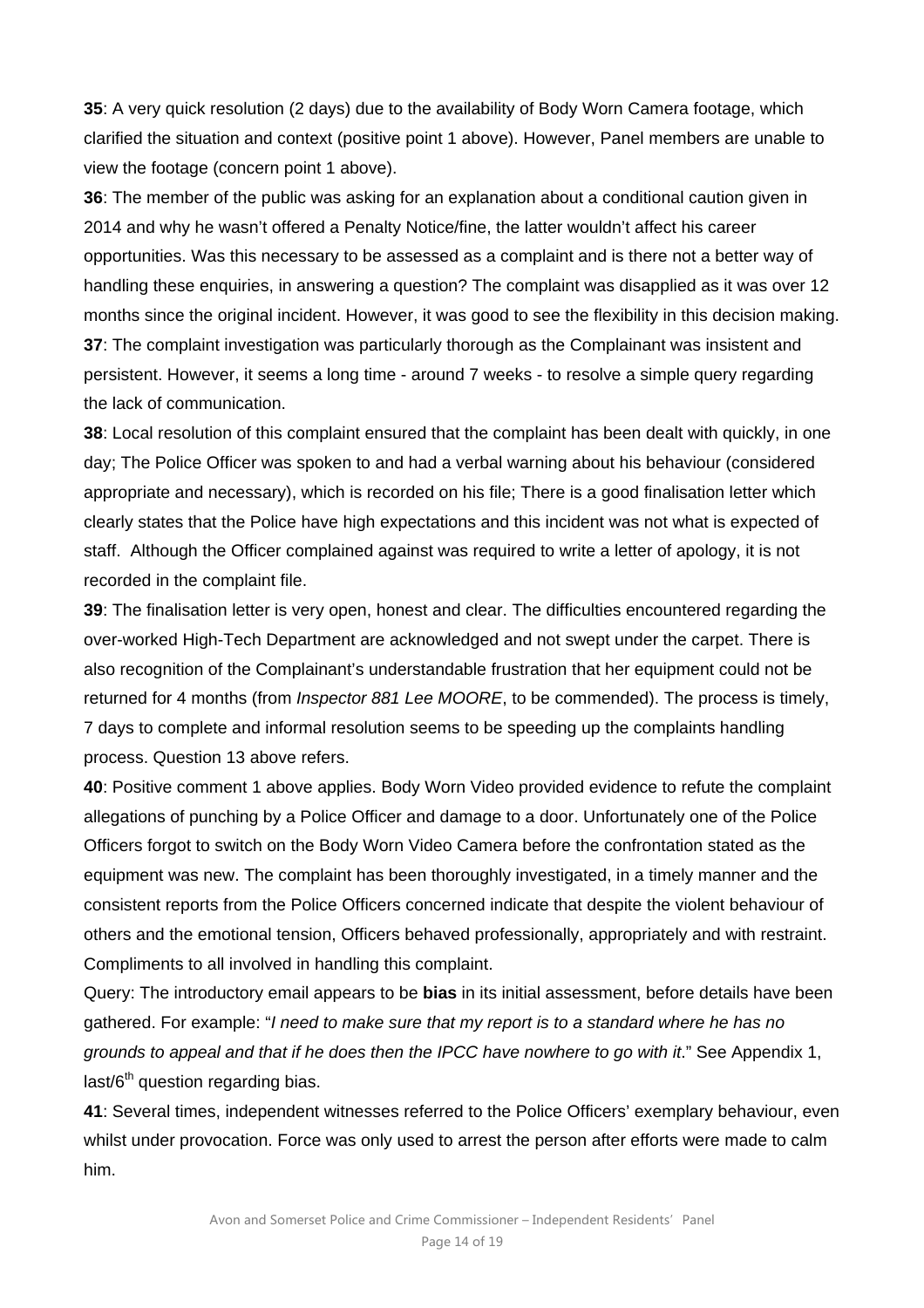**42**: Despite conditions very likely to persuade the complaints Investigating Officer that the complaint is an open and shut case, the legislated complaints procedure was followed precisely, evidence meticulously gathered and the case was assessed after careful consideration. Also, despite the Complainant already having been prosecuted for criminal damage and his behaviour being very volatile, changeable and erratic (a diagnosed condition), the complainant has been treated fairly and without bias throughout the process.

**43**: See 'Request for complaint file reviews' section below.

**44**: See 'Request for complaint file reviews' section below.

**45**: The Complainant was contacted on the same day that the complaint was received, evidence was obtained on day 2 and the response letter asked if the Complainant was not happy then to get in touch. Of concern is that this complaint was made through the Police website online form on a Sunday, not opened by the PSD until the Wednesday, three working days after, but action appears to have taken place on the Tuesday? Question 14 above also refers.

**46**: A good finalisation letter, balanced (it says one can't say who is correct as it's one word against another, but 'words of advice' given to the Police Officer) and the letter includes an apology. However, the response states that the Police went to the flat due to intelligence but there is no evidence of this on the complaint investigation file. Question 1 above refers.

**47**: This complaint has been dealt with quickly, within 8 days. However, parts of the complaint are not addressed, such as inappropriate Officer response to the complainant experiencing panic attacks and also the complainant's organisational request for better mental health awareness. Concern point 10 above also refers.

**48**: Responses to the Complainant were quick and the initial letter begins with an apology, provides an explanation where it refers to the informal resolution role and clearly sets out what steps are being taken. Concern point 10 above refers.

**49**: All correspondence is written clearly and politely. The Complainant stated that they were happy for their complaint to be dealt with by 'words of advice' to the Officer complained against and this was done. Question 15 above refers.

The initial complaint mentions a second point of a search of the property being conducted without legal basis but there is no further mention of this point. If this was resolved it would be useful to include any correspondence relating to this matter in the complaint file. The account from the Police Officer is attached in an email but it would be helpful to Panel members to also have this stored as a separate document in the complaint file. Concern point 2 above refers.

**50**: The complaint was dealt with in reasonable time and the Complainant was satisfied with the outcome. Part of the complaint was that the Complainant had requested a copy of the Police Crime Investigative Papers and not been sent them. The complaint Investigating Officer took the time to explain how these could be requested from the Legal Services Team. It is good that they did this, rather than just saying that it wasn't their responsibility.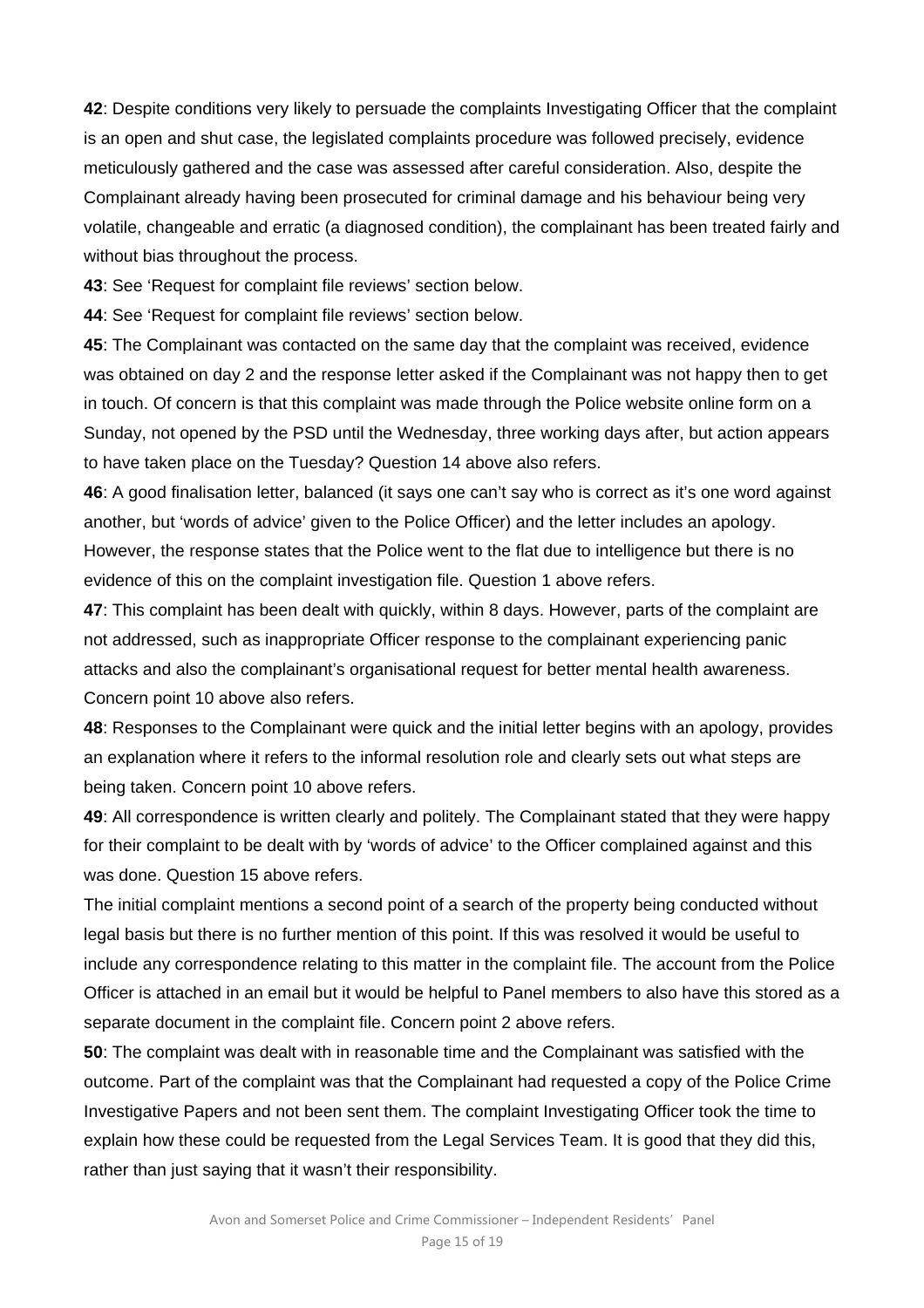**51**: The Log of Enquiries in the complaint file mentions that the Complainant agrees with the outcome and is satisfied. There is also a good finalisation letter which clearly outlines how the Complainant's comments have been used to identify training needs and improve the Police Service in the future.

**52**: The initial response to this Police website complaint form is sent very quickly, in 2 days. The Complainant stated that she wished the matter to be resolved by informal advice given to the Police Officer and this has been done. The Complainant seems to be satisfied.

**53**: There is a clear letter and emails provided to the Complainant and clear explanation of what will happen regarding the next steps of the complaint, including the upcoming court hearing. However, as a negative point, the finalisation letter says that both reports from the Police Officers complained against are consistent with each other and they deny being unprofessional. This is a reasonable point to include but it might have been better to mention making a decision on the balance of probabilities – because the Officers' accounts are consistent with each other – did they speak to each other? - and this doesn't automatically make the Complainant wrong.

*PSD response:* 

We would like to thank the panel members for their independent positive and negative feedback.

The Constabulary have recognised an increased willingness to apologise where the level of service may have fallen below the expected standard. However, it is important that where an apology is given, we specially apologise for those circumstances rather than on an organisational level. It is hoped that by being more specific to the individual that the apology is received as being more personal and genuine to them.

The Constabulary continues to achieve and demonstrate fantastic timeliness, including the recording and resolution of complaints. Of note the panel commented on particularly the thoroughness of investigations, including evidence used to correctly conclude matters. The benefits of body worn video footage in resolving complaint allegations, which we actively retrieve as part of our investigative fact-finding is becoming more and more apparent.

Feedback from the Independent Residents' Panel contributes to our continuous improvement and learning framework, to improve our service to the public. This learning is then disseminated to the force's organisational learning structure to ensure lessons are understood and acted upon. In addition, where feedback is received for an individual staff member or officer it is shared with them and their line manager.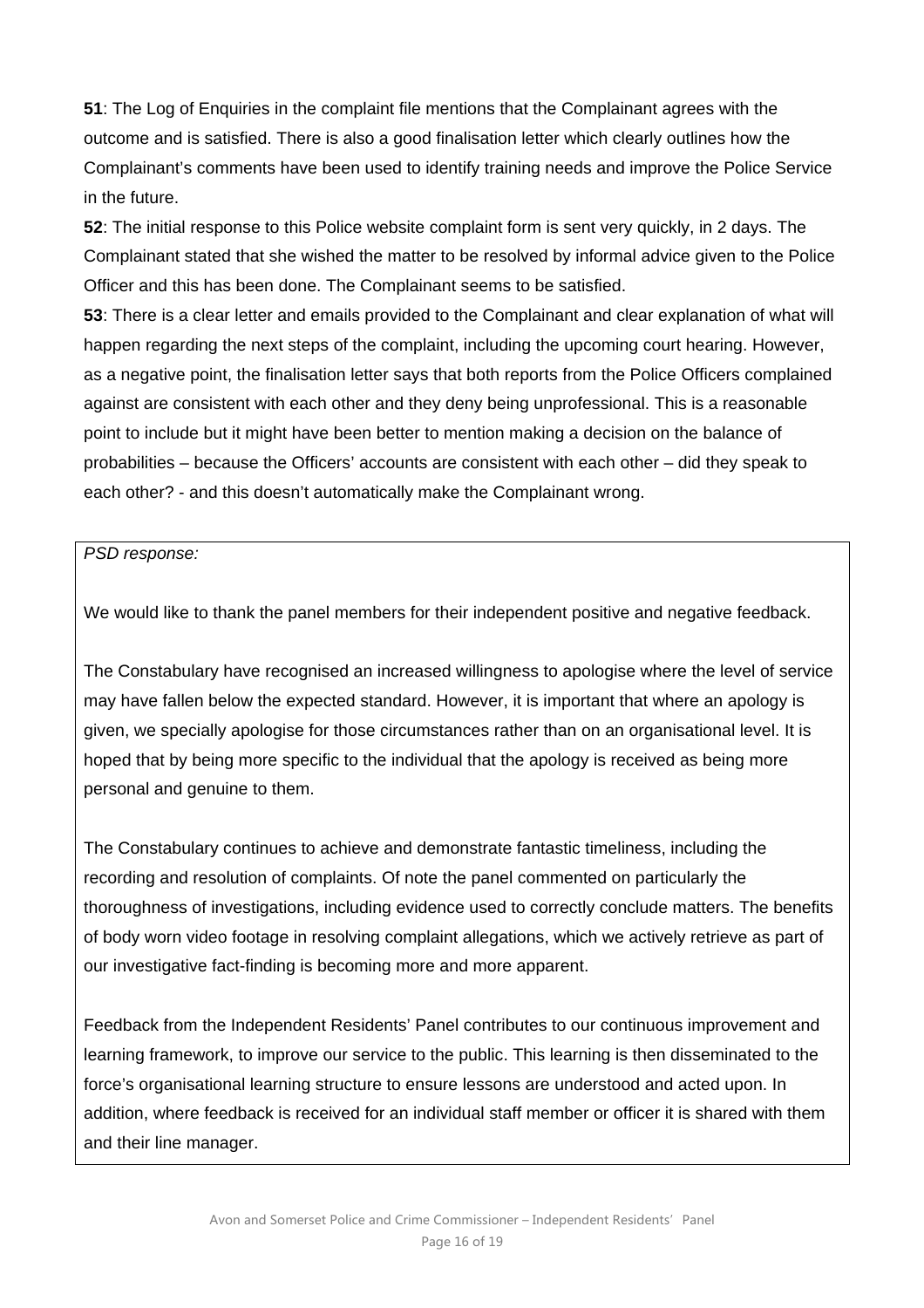## REQUESTS FOR COMPLAINT FILE REVIEWS

The following complaint cases are requested to be reviewed:

**30**: This is a very unsatisfactory complaint file. The PSD complaint handler did their best to elicit a response from the identified Police motorcycle rider. However, despite innumerable requests, no response is recorded (albeit on leave for some of the period).This Police Officer should be required to account for his actions and the complaint should not be closed until this occurs. Is it the case that if the Officer complained against prevaricates then they will not be held to account?

**43**: Police Officers took a long time to respond in investigation emails, saying that they were dealing.

Was a Community Impact Assessment not applicable?

Why were the reported driving offences not on record?

There was a two-month delay due to the complaint Investigating Officer's ill health. Would complaints normally be transferred to another IO due to IO long term sick leave?

Would the member of the public be advised before a Body Worn Video Camera is turned on?

There is no reason for the two videos. Why did it go off?

Are all Stop and Searches recorded?

Did the Complainant see the Video footage? The request was forwarded on 22/02/2017. Is the case closed?

PNC is clear but driving offences? A "lengthy record of firearms, drugs and organised crime groups."

**44**: A positive point is that the person was advised to go to their GP. However, on the negative side, there is no investigation, Body Worn Video evidence is not reviewed and Police Officer comments are not obtained. The case was withdrawn. However, a PSD review is requested.

#### PSD Response

**30**: Unfortunately there was unforeseen delays in resolving this matter due to abstractions. When contacted the complainant confirmed that they did not wish to raise a formal complaint they were raising their observations. An apology was offered for the time that had elapsed. The officer's line manager confirms that the officer subject of the observations would be debriefed and directed to recognise the learning. This would be subject of a formal training needs analysis.

**43**: Police Officers took a long time to respond in investigation emails, saying that they were dealing. The complainant was represented by the organisation known as SARI, he did not wish any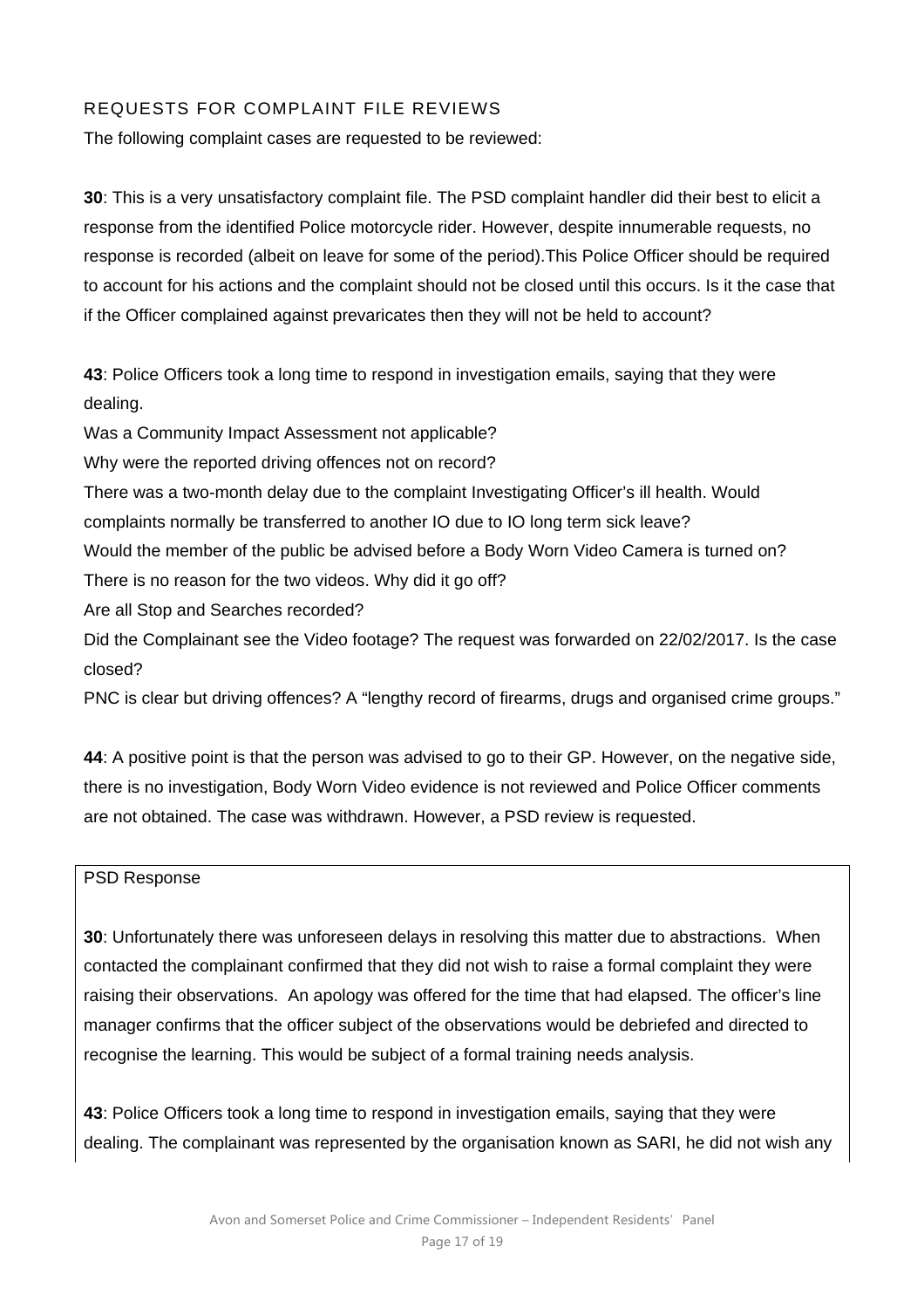contact from the police. Unfortunately, delays occurred due to timeliness of responding to our correspondence.

Was a Community Impact Assessment not applicable? Yes, N/A Why were the reported driving offences not on record? The previous stops on the complaint were researched and mentioned in the report but it is not for the I.O to further investigate these matters

There was a two-month delay due to the complaint Investigating Officer's ill health. Would complaints normally be transferred to another IO due to IO long term sick leave? Yes, otherwise there could be a long unnecessary delay in concluding the matter, staff becoming unwell cannot be foreseen.

Would the member of the public be advised before a Body Worn Video Camera is turned on? Sometimes in a violent disorder situation it may not be practicable, however, in general if it was a one to one then you would say out of courtesy the member of the public should be informed.

There is no reason for the two videos. Why did it go off? There are occasions when more than one officer will activate their BWC

Did the Complainant see the Video footage? The request was forwarded on 22/02/2017. Is the case closed?

Both the complainant and the representative from SARI were given the opportunity to view the footage.

The investigating officer attended a police station by appointment and showed the full footage to the representative from SARI who commented that had he seen this footage at the time that the complainant approached them then they would not have taken his case.

The complainant declined the offer to view the footage and has never had any direct contact with the investigating officer

**44**: On review of this case, the complainant decided to withdraw the complaint before the investigating officer began to investigate the complaint. On the basis that written confirmation was received from the complainant directly, the case was subsequently finalised and no further action taken.